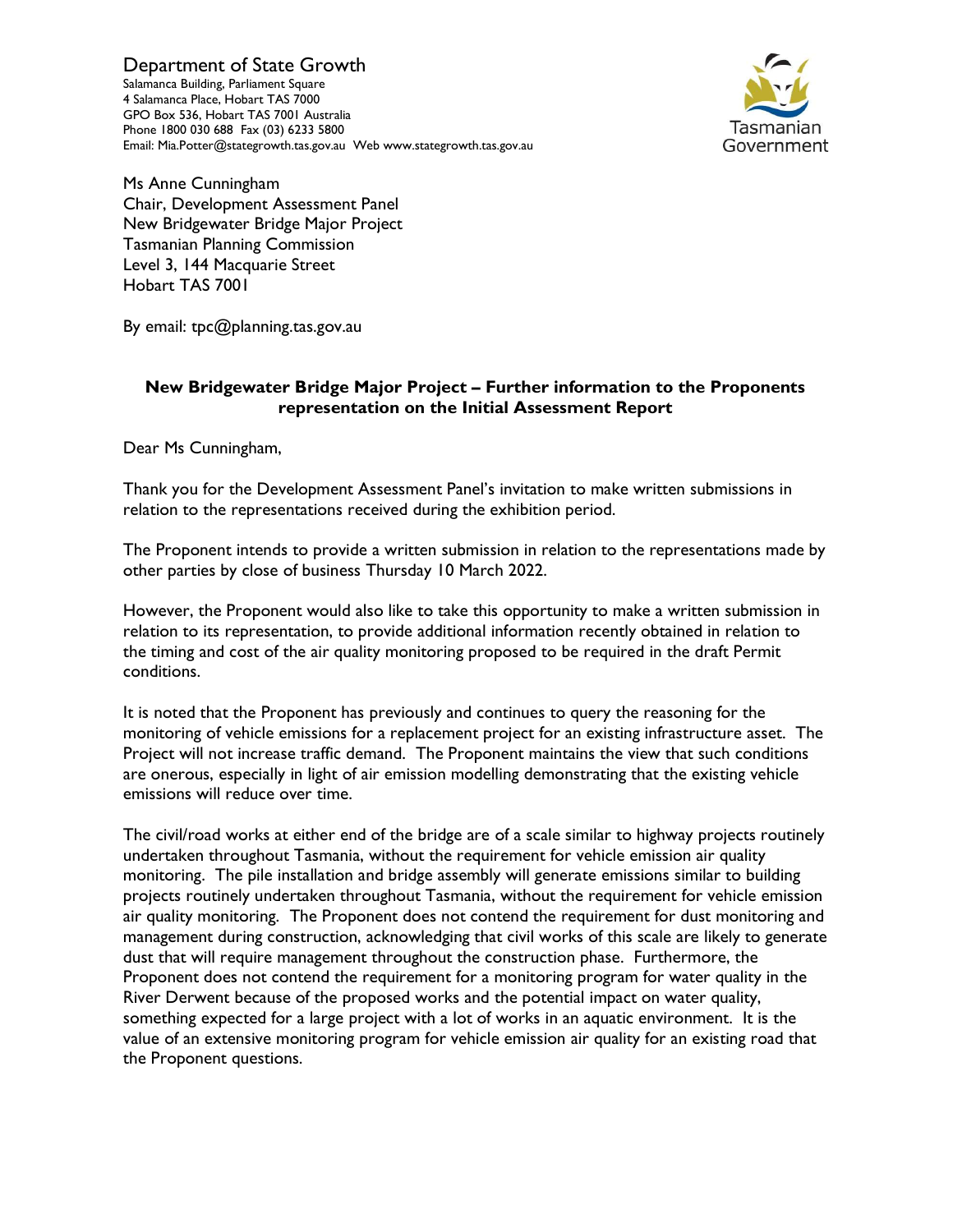As advised in the Proponent's representation, the program of monitoring required by the draft conditions will result in the expensive production of information that has no relevance to the project being assessed and may result in delays of up to 12 months. In terms of cost, the program of monitoring required by the draft conditions has been priced to cost between \$850 000.00 and \$1 000 000.00 (excluding GST).

Despite the Proponent continuing to contest the requirement for the monitoring, to minimise the risk of delays to the assessment process delaying the Project, the Proponent made the commitment within its Major Project Impact Statement as follows.

| Commitment | An air quality monitoring program to measure oxides of nitrogen and              |
|------------|----------------------------------------------------------------------------------|
| 32         | particulates ( $PM_{10}$ and $PM_{2.5}$ ) in accordance with relevant Australian |
|            | standards will be established prior to construction and operate for three        |
|            | months pre-construction, six months during construction and six                  |
|            | months post construction. The monitoring program will involve one                |
|            | referenced air quality monitoring station to be installed within the             |
|            | Project Land.                                                                    |

Although this commitment requires significant expenditure of public money for questionable value, the three months pre-construction monitoring would be able to be delivered without significant delays to the Project, noting that significant delays to the Project will result in far greater costs. However, the draft Permit conditions require 12 months of monitoring (with a minimum of six months) prior to construction phase commencement, and this will result in a substantial delay to the project (three to nine months).

As soon as practicable after the appointment of the successful design and construction tenderer, the Project commenced the procurement of the design and construction of the air monitoring system, including but not limited to:

- Ix Australian Standards Compliant NOX, Meteorological,  $PM_{10}$  &  $PM_{2.5}$  Air Quality Monitoring Station
- Installation and commissioning on site in Tasmania
- Operations and maintenance for four years
- Consumables for four years
- NATA accredited data validation and reporting services for 4 years
- Real-time access to the air monitoring and meteorological measurement data collected at the monitoring station
- Decommissioning of the station

Attachment A contains a photograph of a similar system installed interstate for illustrative purposes.

Until the Panel's initial assessment report was released on 19 January 2022, the Proponent was not aware of the potential requirement for 12 months of monitoring (with a minimum of 6 months) prior to construction phase commencement.

Due to the lead time for the manufacture of the specialist equipment, and subject to the construction of the required monitoring system compound (i.e. concrete slab, fence, building etc.) being interpreted as being exempt from requiring a Permit or is approved by the Panel to be undertaken in advance of the Panel's determination of the Permit, then the earliest possible commencement of monitoring would be the end of May 2022. This leaves only three months before 'construction phase commencement' is scheduled at the end of August 2022.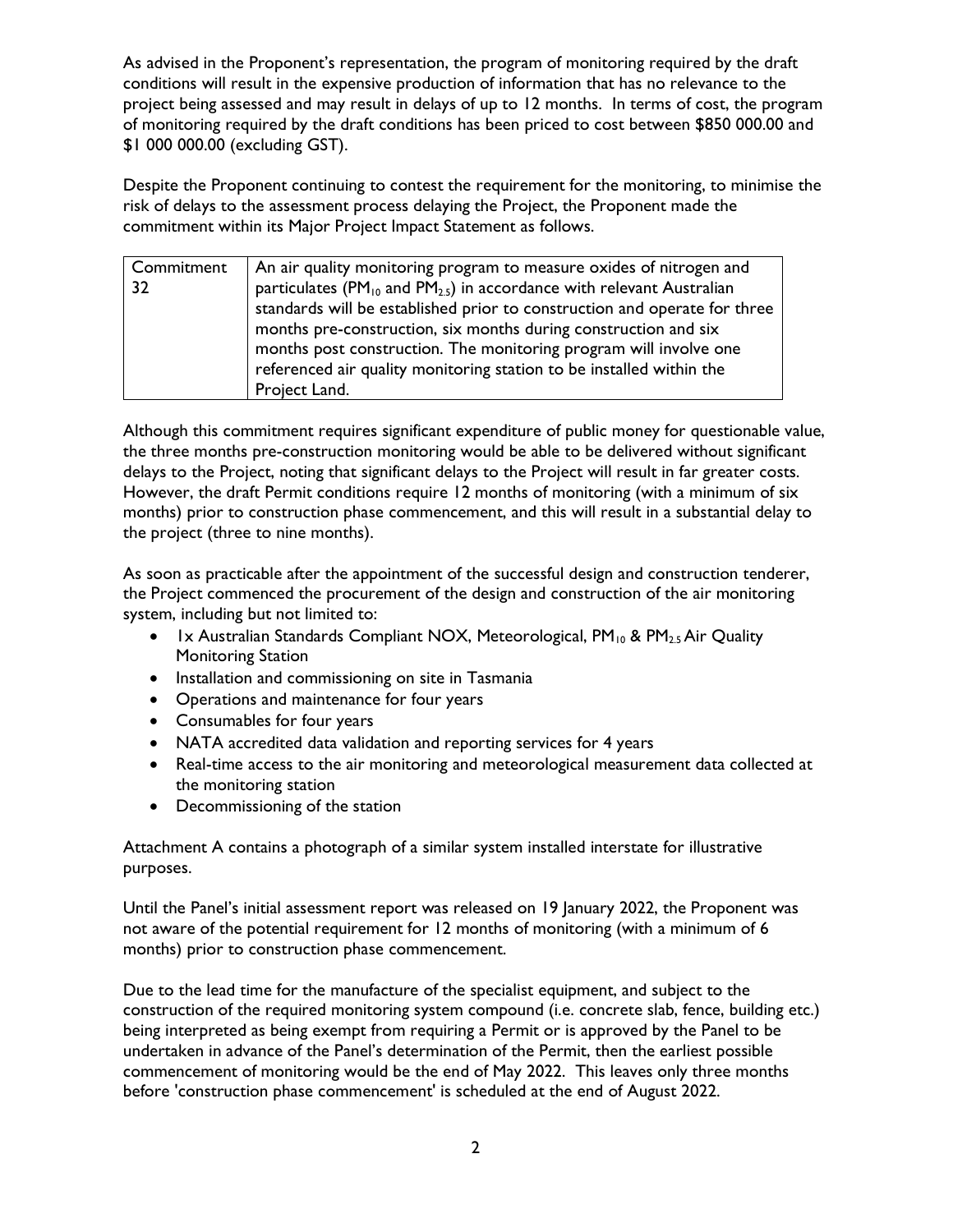If the Panel's determination of the Permit is required before commencement of construction of the required monitoring system compound, and subject to there being no further associated approvals being required, then mid to late July would be the earliest possible commencement of monitoring. In this case, the term 'construction phase commencement' would need to be replaced with 'significant emitting activities' as proposed in the Proponent's representation, if three months of monitoring is to be completed before 'significant emitting activities' commence in November 2022.

The project welcomes any queries from the Commission or the Panel in order to clarify the above matters and would be glad to meet and discuss further. If you wish to discuss our response, please contact Mia Potter, Manager Approvals, New Bridgewater Bridge Project at Mia.Potter@stategrowth.tas.gov.au or on 03 6166 4860.

Yours Sincerely,

B. Puerta.

Ben Moloney Project Director, New Bridgewater Bridge Project, Department of State Growth

04 March 2022